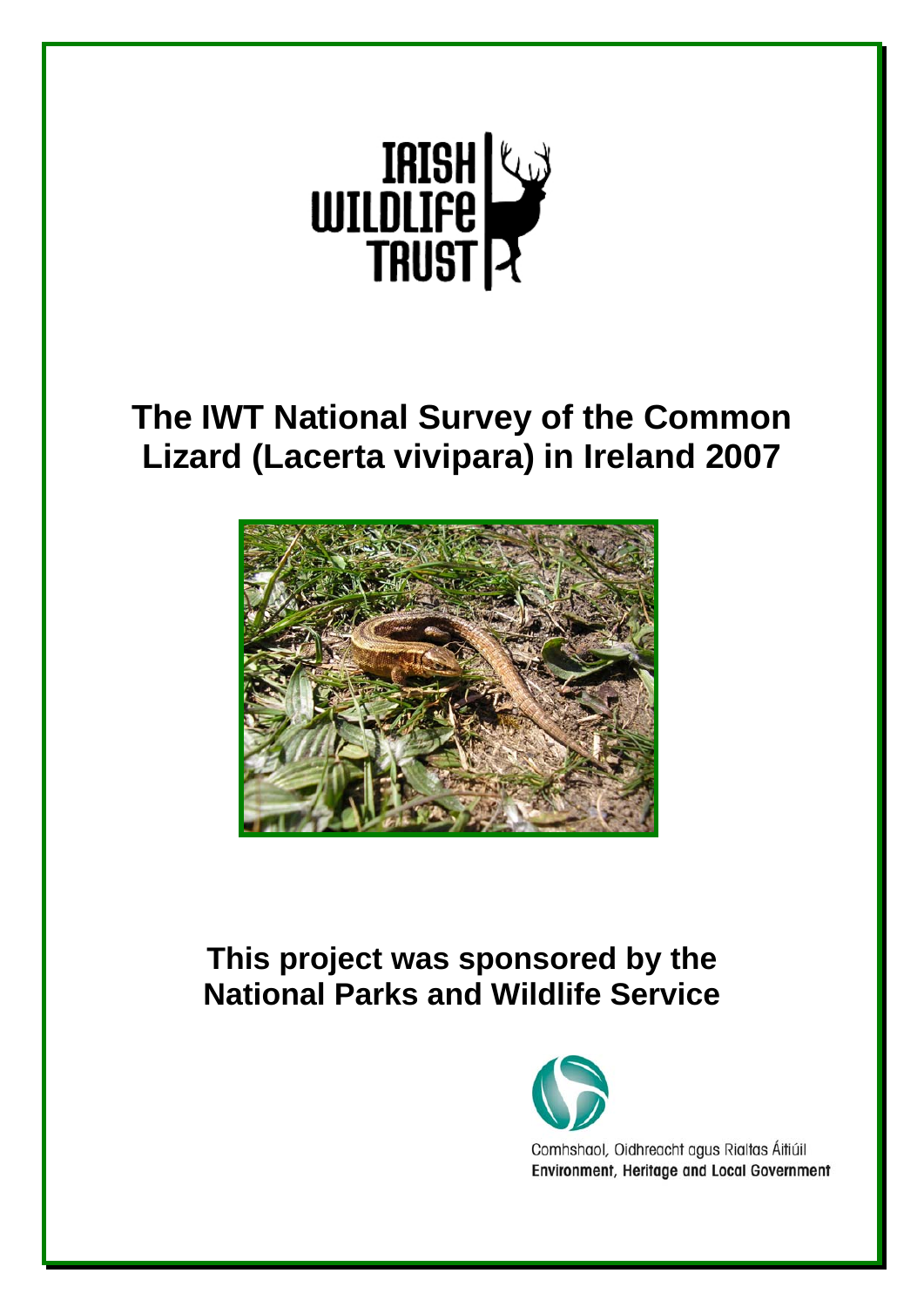# **Table of Contents**

| 1.0 | <b>Common Lizards - a Description</b>                           |                | 3  |
|-----|-----------------------------------------------------------------|----------------|----|
| 2.0 | Introduction to the 2007 Survey                                 | $\overline{4}$ |    |
| 2.1 | How "common" is the common lizard in Ireland?                   |                | 4  |
| 2.2 | History of common lizard surveys in Ireland                     |                | 4  |
| 2.3 | <b>National Common Lizard Survey 2007</b>                       | 5              |    |
| 3.0 | <b>Methodology</b>                                              | 6              |    |
| 4.0 | <b>Results</b>                                                  | $\overline{7}$ |    |
| 4.1 | Lizard sightings by county                                      | $\overline{7}$ |    |
| 4.2 | Time of year of lizard sightings                                |                | 8  |
| 4.3 | Habitat type of the common lizard                               | 11             |    |
| 4.4 | Weather conditions at time of lizard sighting                   |                | 12 |
| 4.5 | Time of day of lizard sighting                                  | 13             |    |
| 4.6 | Lizard behaviour at time of sighting                            |                | 14 |
| 4.7 | How did respondents hear about the National Lizard Survey 2007? |                | 14 |
| 5.0 | <b>Discussion</b>                                               |                | 15 |
| 6.0 | <b>Acknowledgements</b>                                         | 16             |    |
| 7.0 | <b>References</b>                                               |                | 17 |
| 8.0 | <b>Appendices</b>                                               |                | 18 |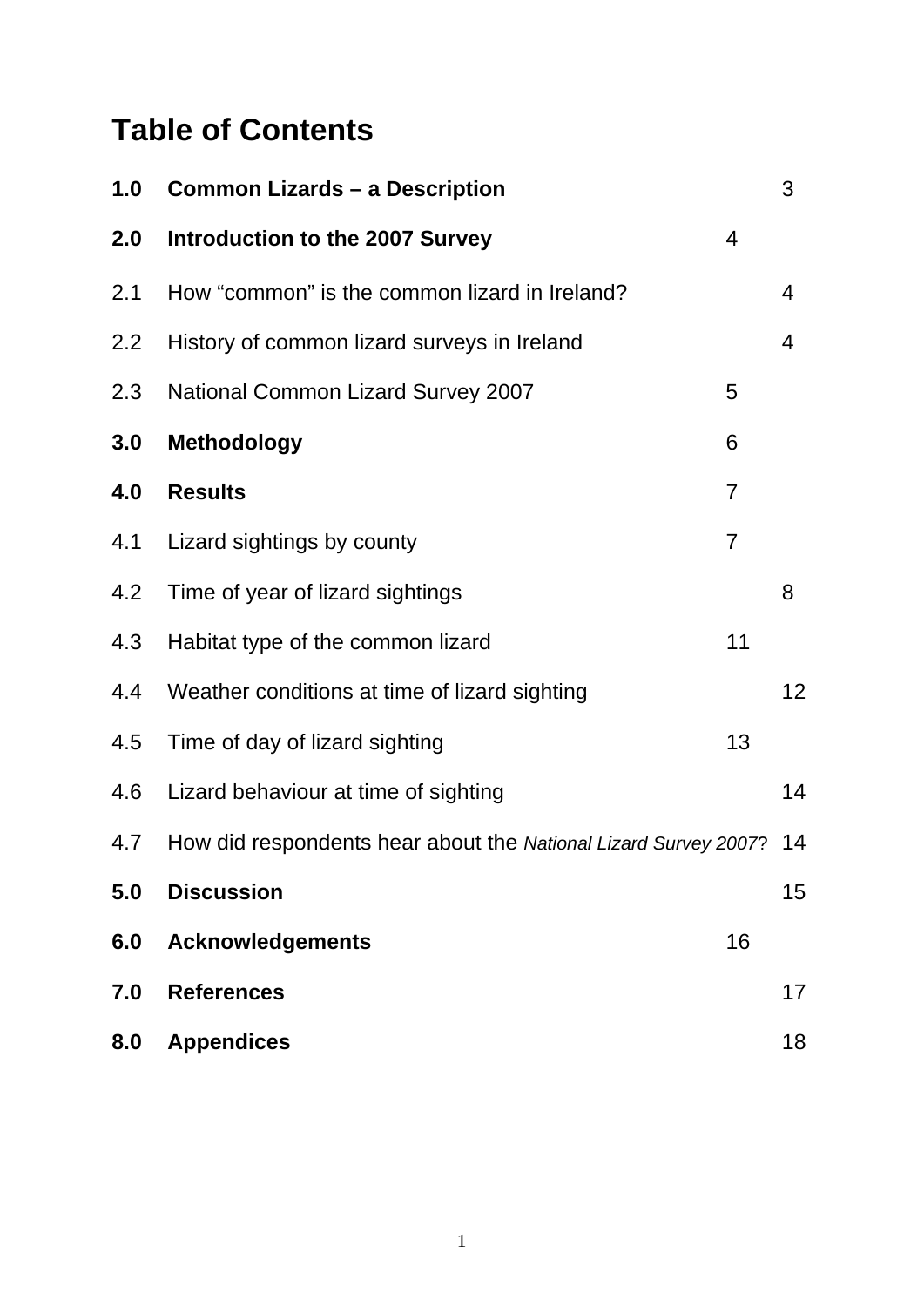# **List of Tables**

| Table 1 Lizard Sightings by County                    |    | 9  |
|-------------------------------------------------------|----|----|
| Table 2 Time of Year of Lizard Sightings              | 10 |    |
| Table 3 Habitat types of the Common Lizard            | 12 |    |
| Table 4 Weather conditions at Time of Lizard Sighting |    | 13 |
| Table 5 Time of Day of Lizard Sighting                | 13 |    |

# Some of the many photographs submitted to IWT during 2007









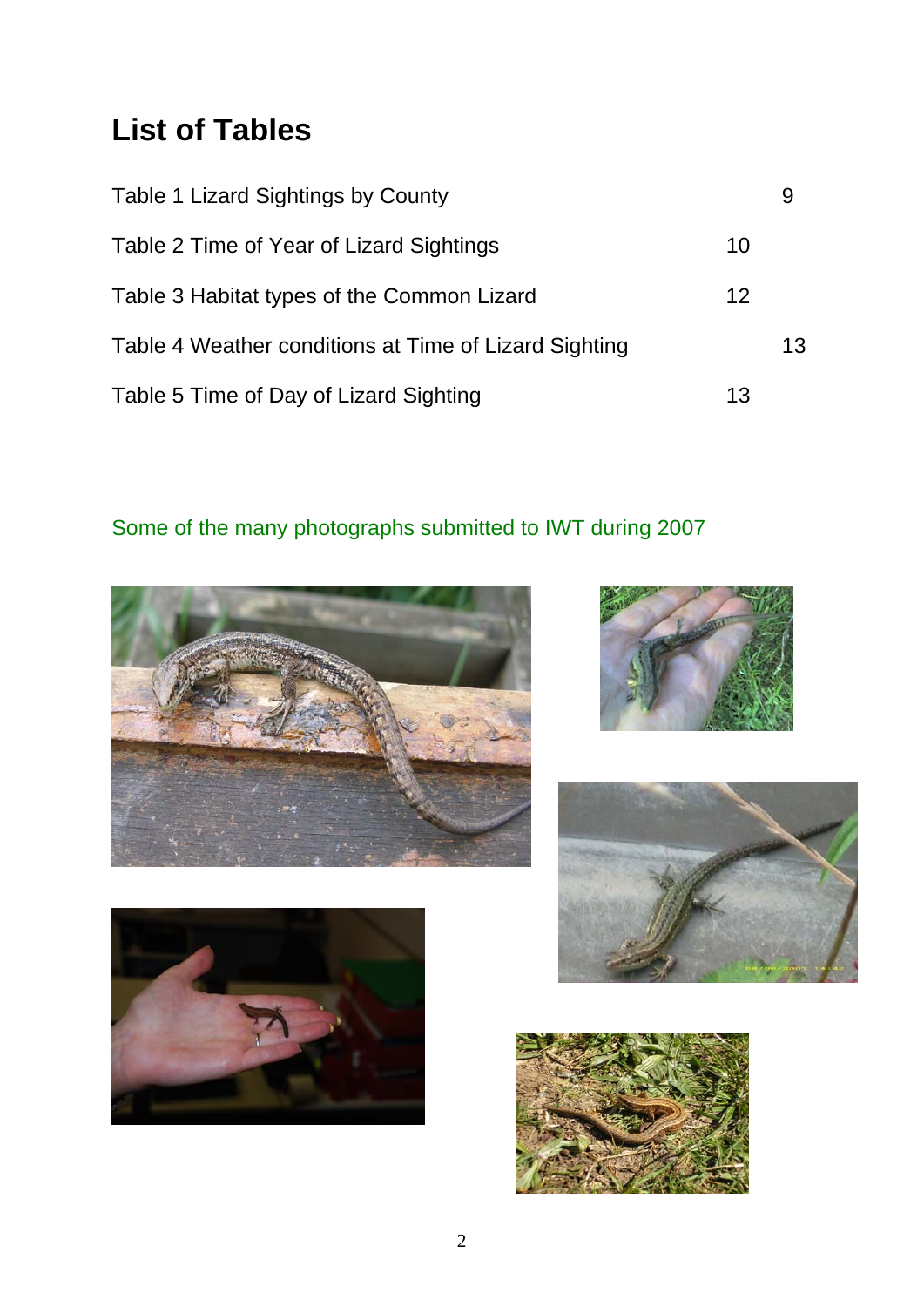## **1.0 Common Lizard,** *Lacerta vivipara* **Jacquin – A Description**

The Common Lizard, *Lacerta vivipara* is Ireland's only native reptile species. The slow-worm, *Anguis fragilis*, is found in the Burren in small numbers. However it is believed to have been deliberately introduced in the 1970's (McGuire and Marnell, 2000). The common lizard has one of the widest distribution ranges of any vertebrate in the world, extending from Ireland and northern Spain, across central and northern Europe, Russia and as far as the western Pacific coastline. The Common Lizard also has the most northerly range of any reptile, occurring on the Barent Sea coast in Russia (Beebee and Griffiths, 2000).

Although present in Ireland since the end of the last ice age, the common lizard remains an elusive animal and many people are surprised to learn of the species' existence here. Reptiles tend to be thought of as "exotic creatures" living in jungles or deserts, yet the common lizard has adapted remarkably well to the cool and wet Irish climatic conditions. The most significant adaptation is that the common lizard is viviparous i.e. gives birth to live young, unlike most other reptiles that lay eggs which require a certain period of time to incubate externally. The often cool, wet and changeable Irish summers could not guarantee successful egg hatching. However, the common lizard lays eggs in typical reptilian manner in the Massif Central region of France and the Pyrenees, as a result of warmer and sunnier summers (Arnold and Burton and Ovenden, 1992).

It appears that the common lizard is frequently mistaken and confused with the smooth newt (*Titurus vulgaris L*.), (Marnell, 2002). This animal is Ireland's only newt species and its similar body shape and size allows for possible misidentification between the two. Closer inspection of a newt or lizard reveals that common lizards, being reptiles, have scaly and dry skin whereas newts, being amphibians, have moist skin. Newts have four toes on their two front legs and lizards have five. An examination of the immediate local habitat can also help to correctly identify which is which. Newts tend to be slow-moving and sluggish when not in their breeding ponds and are found in damp, cool microhabitats whereas lizards are generally sighted in warm, sunny locations (Marnell, 2002).

The common lizard is generally about 10 to 16 cm in length (including the tail), with the tail about twice as long as the body. Colouration varies from an olive green with brown and black markings to brown and grey. Males tend to have a colourful and spotted underside whereas the females have a pale underside with no or few spotted markings. Young and newly born lizards, whelps, are almost black in colour. This variation in colourings and markings may be a camouflage response to the local topographical and habitat conditions.

Common lizards, like all reptiles, rely on thermoregulation in order to regulate their body temperature. This is because they have no internal temperature regulation system. In order to increase their body temperature to an optimum temperature of 30 degrees celsius, they need to bask in sunshine. The common lizard is heliothermic i.e. it relies on the heat of the sun in order to stay active. The common lizard can also absorb heat from a suitable surface such as a rock to increase its body temperature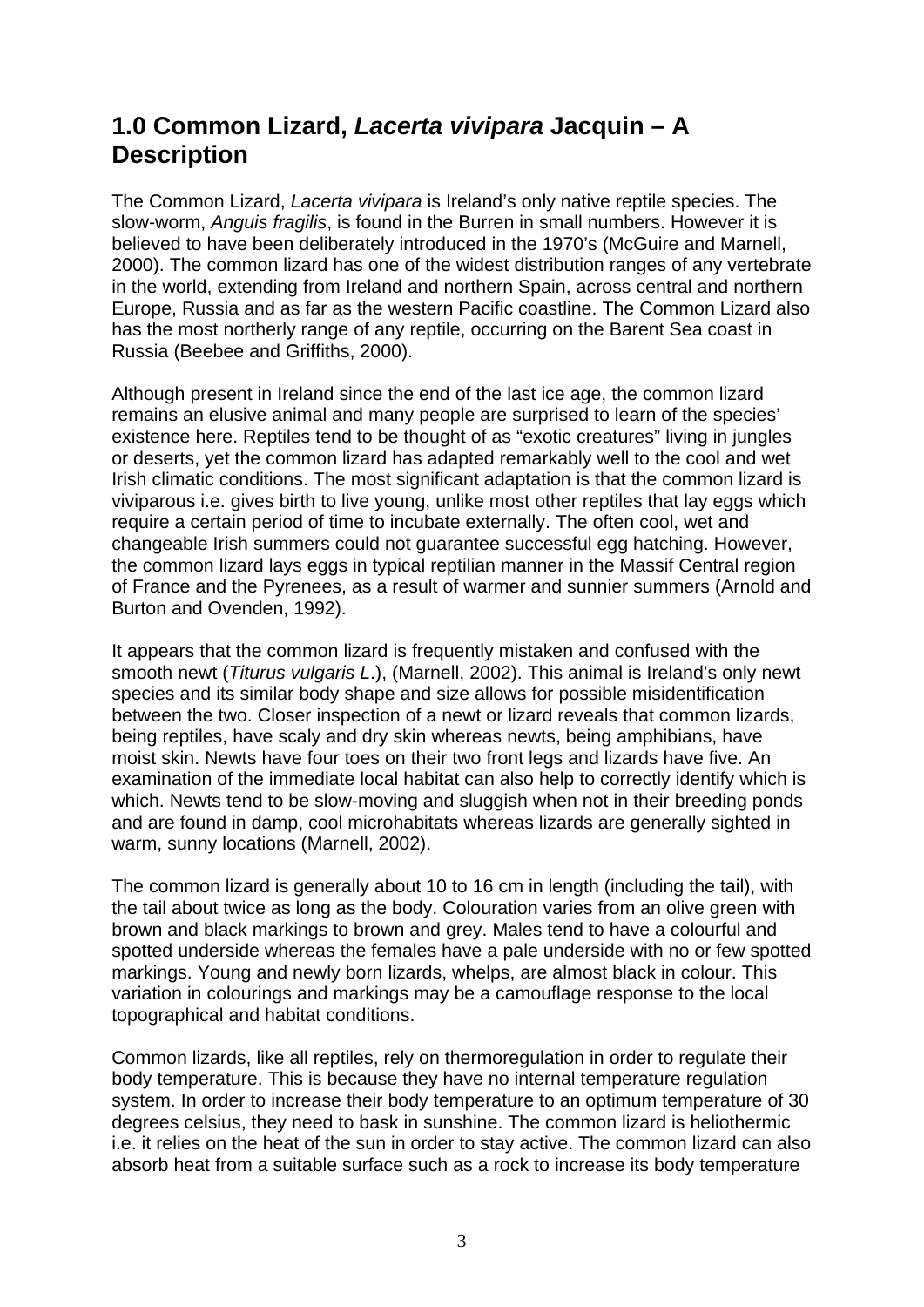(thigmothermy). Due to their reliance on plentiful sunshine, the common lizard hibernates during the winter months, though may emerge in mild winter weather. With Irish winters apparently starting to become milder and the frequency of cold weather conditions diminishing, as a result of global climate change, it may be speculated that the common lizard's hibernation period will become shorter in the future.

## **2.0 Introduction to the 2007 Survey**

#### **2.1 How "common" is the common lizard in Ireland?**

There is a certain degree of irony in the inclusion of "common" in this lizard's name as despite a presence of the common lizard in Ireland since the ending of the last Ice Age, it is probably the one of the least known and sighted of our native fauna. It would appear that due to its small size, body colourations and quick fleeing response to approaching people, most people have never encountered a common lizard.

Up until relatively recently there has been a lack of comprehensive studies into the distribution of the common lizard in Ireland. The first papers and maps detailing amphibian and reptilian distribution in Ireland and Britain appeared in the British Journal of Herpetology (Taylor 1948, 1963). In 1979, the Provisional Distribution Atlas of Amphibians, Reptiles and Mammals in Ireland (Ni Lamhna, 1979) was published which indicated a widespread yet rather patchy common lizard distribution throughout Ireland.

It was not until 2002 that Marnell published a paper that described both distribution and habitat of the common lizard in Ireland, following a ten year long nationwide survey and incorporating results collected from the 1996-1997 Irish Wildlife Trust nationwide common lizard survey. In 2004, 2005 and 2007 further IWT surveys have revealed that the common lizard is a relatively common animal in certain parts of Ireland, such as coastal and bogland areas. However more in-depth survey and sampling work is required before exact information regarding distribution and frequency can be confidently provided.

#### **2.2 History of Common Lizard surveys in Ireland**

The first *Irish Wildlife Trust* (IWT) nationwide survey of the common lizard (*Lacerta vivipara*) was carried out between the years 1996 – 1997. The results of this survey were combined with the works of herpetologist Ferdia Marnell and published in 2002 (Marnell, 2002). This survey combined with the work of Marnell resulted in important information regarding the lizard's seemingly preferred habitats (bogland 22%, sand dunes 15% and stone walls 13%) and also revealed the counties in Ireland where lizards were present or absent. The 1996 – 1997 survey resulted in sightings being recorded in 27 counties, with counties Tyrone, Derry, Longford, Carlow and Armagh as the only counties where no sightings of the common lizard were reported from.

In 2004, the *Irish Wildlife Trust* received sponsorship from *The Heritage Council*  enabling a second nationwide survey of the common lizard to be undertaken. This survey resulted in over 150 public sightings from across Ireland. The majority of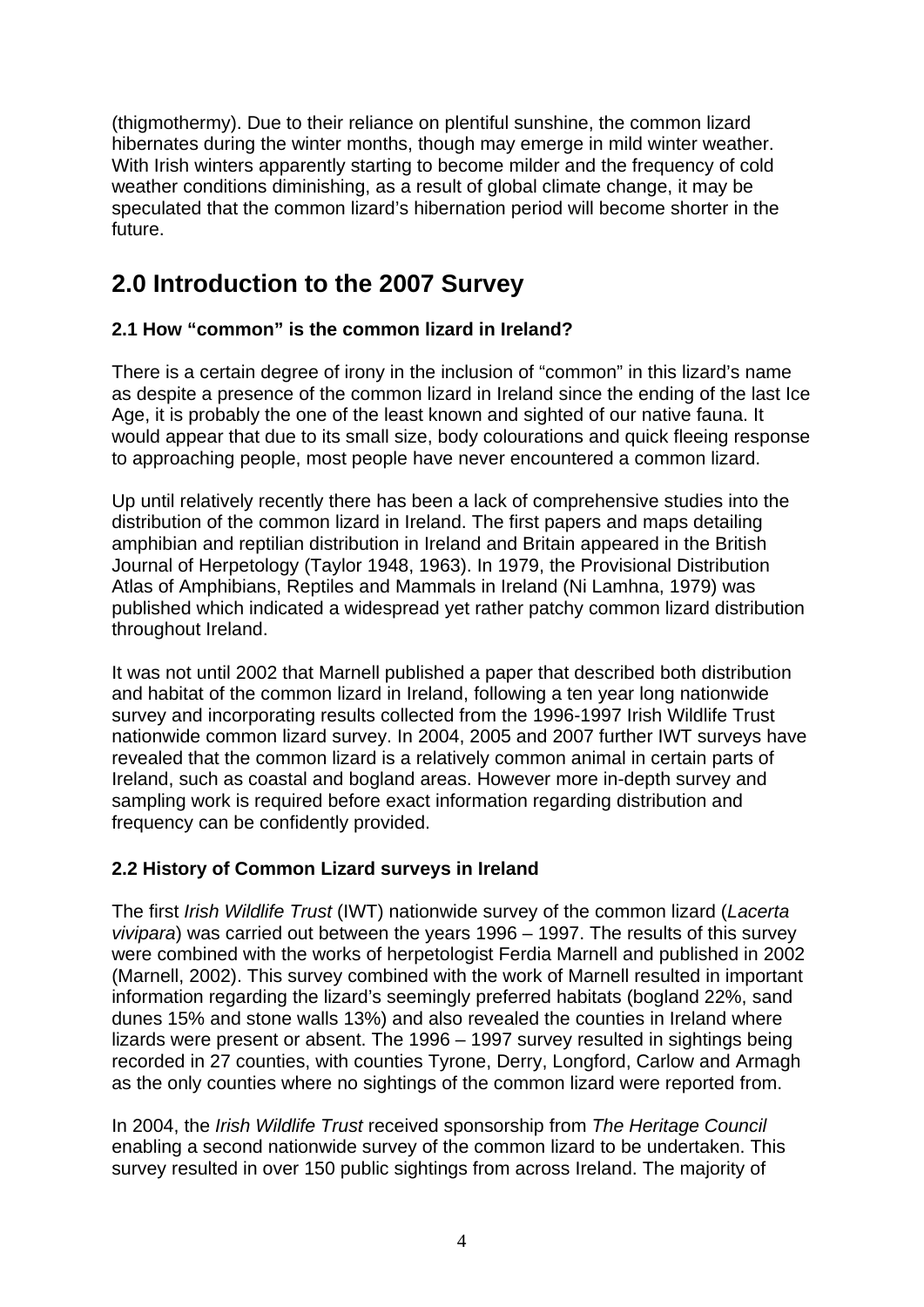sightings were forwarded via email, which demonstrates the important role that the internet and email play in public participation surveys of this nature.

In 2005, *The Heritage Council* again provided funding for a nationwide survey and again the level of public participation was high. This survey resulted in 113 sightings being recorded, down on the figure for 2004. As this survey was the third one carried out by the *Irish Wildlife Trust*, comparisons and similarities between the three started to reveal important information such as the habitat preference for bogland and the abundance of sightings from coastal areas as opposed to more inland locations.

#### **2.3 National Common Lizard Survey 2007**

In 2007, the Irish Wildlife Trust carried out a fourth nationwide common lizard survey with generous sponsorship from National Parks and Wildlife Service. The 2007 survey was the most successful to date with over 169 sightings received, despite the wet weather experienced in Ireland during June and July. Of particular interest is the fact that during 2006, when no survey was ongoing, 50 reports from the public were forwarded on to the IWT. This is a remarkable figure considering that there was no active campaign during 2006. This number of sightings indicates that the presence of the common lizard in Ireland and the previous surveys carried out by IWT are beginning to gain recognition amongst the general public. The results from 2006 and 2007 have been combined to give a total of 219 lizard sightings.

The 2007 survey proved popular with the public and also the media. Similar to previous surveys, the media played a vital role in publicising the survey and following numerous newspaper, magazine and radio articles and discussions, the number of lizard sightings forwarded to IWT reached a record level. Combined with the results of the three previous surveys, 1996-1997, 2004 and 2005, a more accurate and clearer picture of the status of the Common Lizard in Ireland starts to emerge. Important data regarding habitat preference and abundance can be consolidated from the combined survey sightings. The accuracy and attention to detail of the majority of sightings increase the validity of public sighting based surveys and the resulting data forms a sound foundation on which future scientific sampling tests can be based.

Habitat degradation is perhaps the most serious threat to Irish flora and fauna. There is no doubt that many of the lizard's favoured habitats such as sand dunes and boglands (highlighted from Marnell's survey work (2002) and the IWT's previous nationwide surveys) have suffered as a result of the dramatic increase in the construction activity due to Ireland's rapid economic growth over the last decade. Many of the preferred habitats have been completely eradicated or nearly degraded to a point of non viability.

The findings of nationwide surveys will help to identify areas where lizards are more abundant and will form the basis, along with others, of the continuing arguments to afford these habitats the necessary protection to ensure their long term survival. The surveys to date have proved useful in determining the distribution of the common lizard throughout Ireland. It is essential that the surveys are carried out at least every two years in order to build up a greater insight into the status of the common lizard.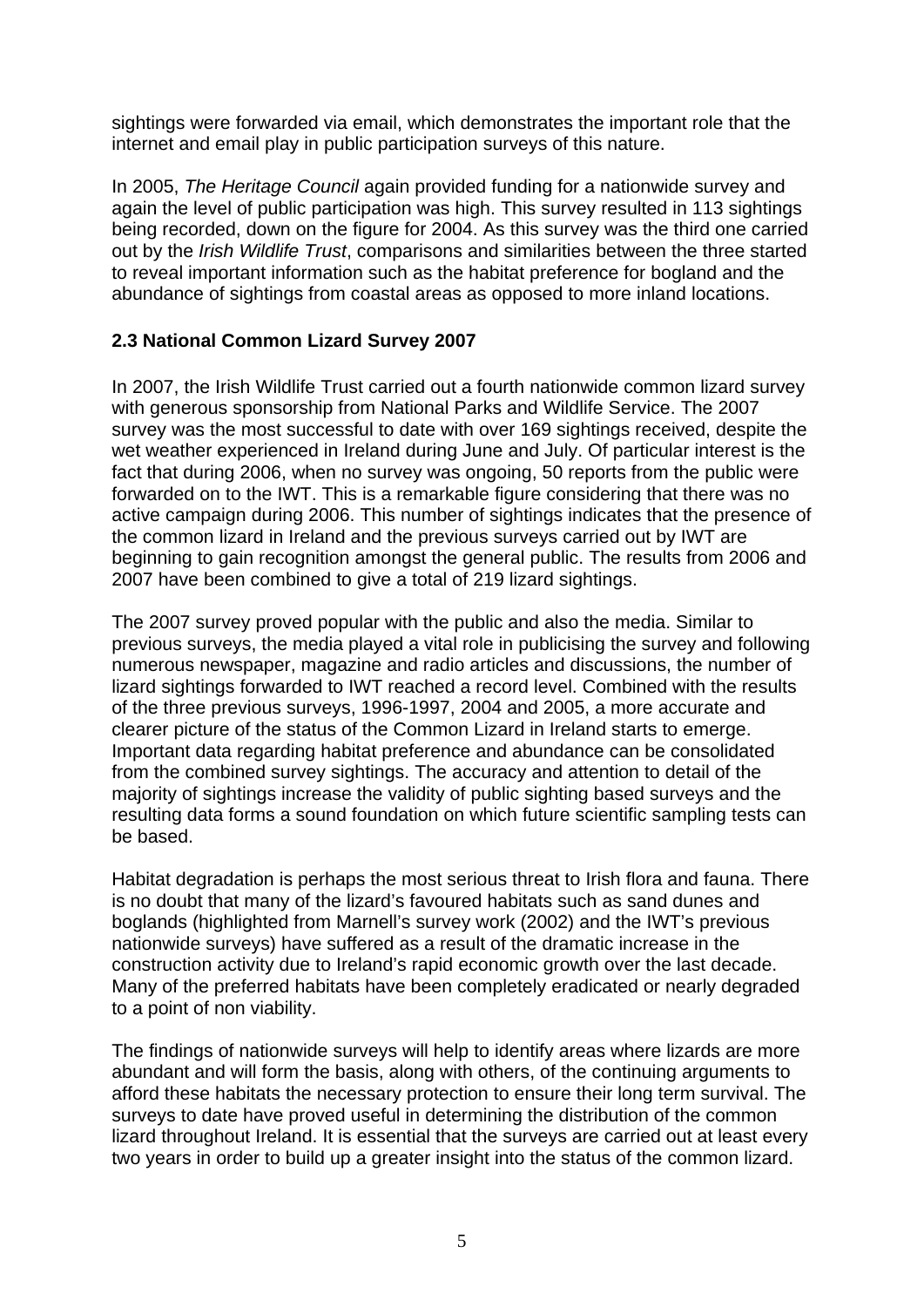Scientific sampling in specific areas is also required so that clearer and more precise data can be collected and also used in the argument for greater habitat protection.

# **3.0 Methodology**

Unlike the 2005 survey, the sightings recorded in 2007 were all received from members of the public. In 2005, 23% of the sightings were as a result of two scientific sampling surveys carried out in Fingal and Glendalough.

Email was the predominant means of disseminating awareness of the Common Lizard Survey 2007 to members of the public. A standard email was compiled and forwarded to a diverse range of interest groups. The email consisted of a brief description of the common lizard and its habitat preferences, the importance of the IWT's survey work and details on how to report sightings. A photograph of a lizard and a downloadable poster of the survey for display purposes were also attached with each email.

The interest groups that were targeted are listed as follows:

- 1. All the local and national newspapers of Ireland (the survey was conducted on a thirty two county basis)
- 2. All the local and national radio and television stations of Ireland
- 3. All E.U "Blue Flag" beaches and marinas of Ireland
- 4. 25% of all primary schools in counties Offaly, Laois, Carlow and Monaghan ( these counties were specifically targeted because of a scarcity of common lizard sightings reported to IWT in previous surveys)
- 5. Outdoor organisations such as walking clubs, mountaineering clubs and boating clubs
- 6. All of the environmental departments and organisations of the Irish Government and of Northern Ireland. (A common lizard fact sheet written by members of IWT was available from ENFO).
- 7. All of the non-government environmental organisations of Ireland
- 8. All national wildlife parks and most of the educational, historical and scenic tourist attraction sights in Ireland
- 9. Most of the biological science and nature publications of Ireland

The Irish Wildlife Trust's website, [www.iwt.ie](http://www.iwt.ie/), had an online lizard sighting form (Appendix A, page 18) that members of the public could use to send in sightings via email or print off and submit by post.

The emails were sent at the end of May and numerous reminders (if required) were forwarded to the target groups throughout the summer.

The response to the emails was extremely positive particularly amongst the media. Articles appeared in *The Irish Times, Evening Herald, Daily Mail, The Star, The Irish News, The Farmer's Journal* and in over fifteen regional and county newspapers. A number of local and national radio stations also featured interviews with representatives from the IWT to discuss the common lizard and the survey campaign.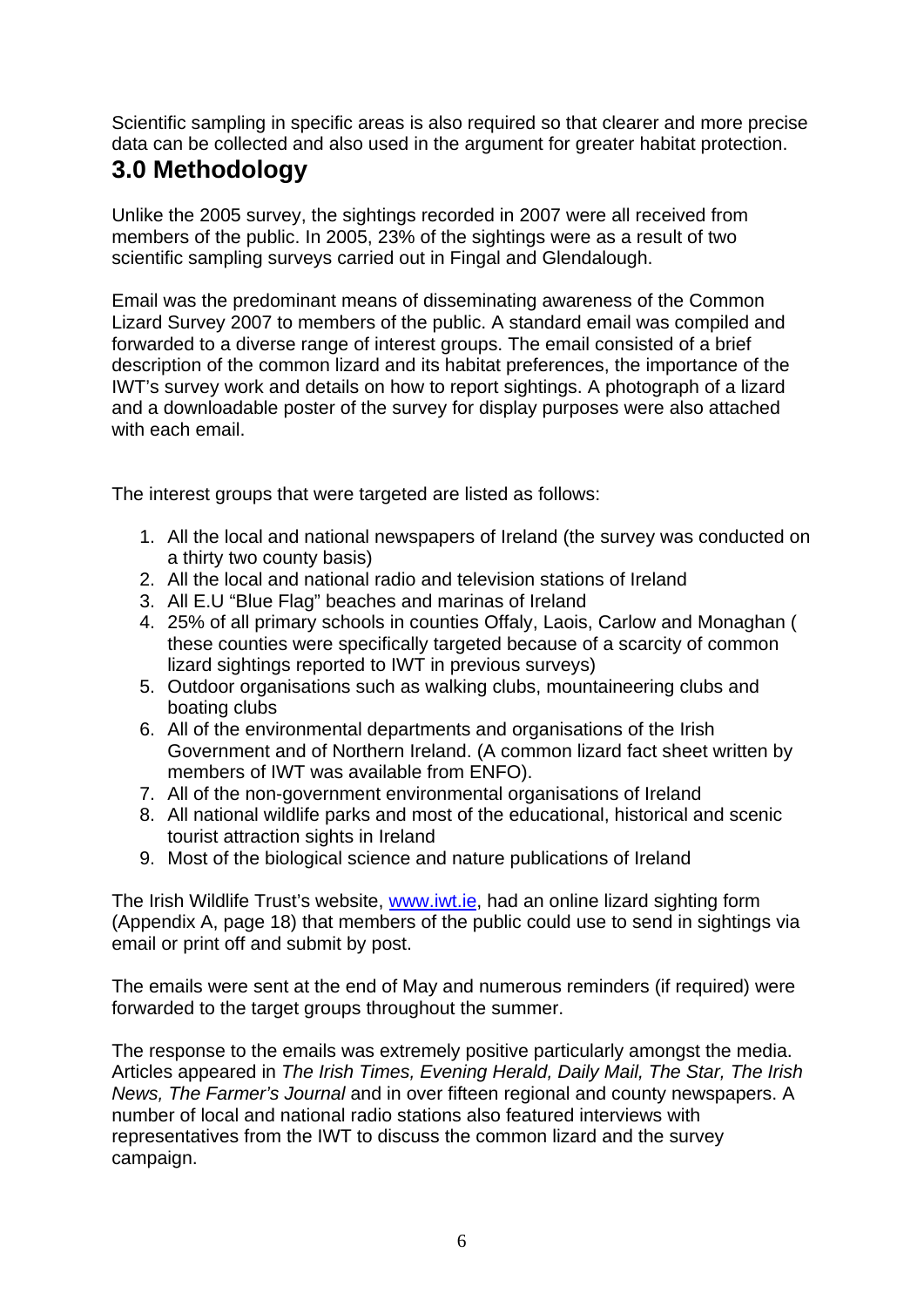Email was the predominant means by which members of the public submitted sightings, with 85%, 186 of total, of all common lizard sightings for 2006 and 2007 being sent via email. This high figure reflects the growing number of households with internet and broadband connection in Ireland today. 9% of sightings were sent via postal letters and the remaining 6% were reported via telephone conversations. Sightings sent via email, are more beneficial as the survey questions are specific and require accurate information, such as weather details and lizard behaviour to be submitted. Also from an administrative perspective, electronic data is easier to manage and process.

# **4.0 RESULTS**

#### **4.1 Lizard sightings per county**

Lizard sightings were recorded in 29 counties; the highest number of counties in any single survey to date. Counties not represented in the 2007 survey are Monaghan, Laois and Westmeath. However, it should be noted that there were 4 common lizard sightings recorded in Monaghan during the 2005 lizard survey. This leaves just 2 counties in Ireland, Laois and Westmeath that have not submitted a lizard sighting during the 2004, 2005 or 2007 surveys. The numbers of lizard sightings per county are shown in Table 1, page 9. The county that submitted the highest number of lizard sightings is Wicklow. The combined number of sightings for Wicklow for 2006 and 2007 is 42. This represents 19% of the total two year sightings (219). Cork had 26 sightings (11.8% of total) followed by Galway with 24 sightings (10.9% of total). 6 counties, Armagh, Carlow, Louth, Meath, Offaly and Tyrone had only one lizard sighting each.

One important trend that has begun to emerge, based on the four surveys to date is the likelihood of higher number of lizard sightings from a coastal county opposed to an inland county. The 2005 survey revealed that 60.8% of the lizard sightings were from coastal counties. The combined 2006 and 2007 sightings reveal this figure to have significantly increased to 90%. Out of the 6 counties, Armagh, Carlow, Louth, Offaly, Meath and Tyrone to submit only 1 sighting each, only Louth has a coastline. This fact, along with the non submission of a lizard sighting from Monaghan, Laois and Westmeath (inland counties), during 2006 and 2007 strengthens the evidence that the common lizard is a species with a preference for coastal habitats.

#### **4.2 Time of year of sightings**

The common lizard hibernates during the winter months, usually from November through to February. However, it may awaken at any time during hibernation if the weather is very mild. The number of sightings per month is shown in Table 2 on page 10. The month with the highest number of lizard sightings is July with 62 reports, or 28% of total. This would reflect peak lizard activity and would also be a time when greater numbers of the public are out and about, thus increasing the chances of a sighting report. August yielded 39 reports, 18% of total. Interestingly April came third with 28 sightings, 13% of total. This was no doubt as a result of the very sunny and warm weather experienced during the month in 2007. It would normally be expected that June or May would have ranked higher than April.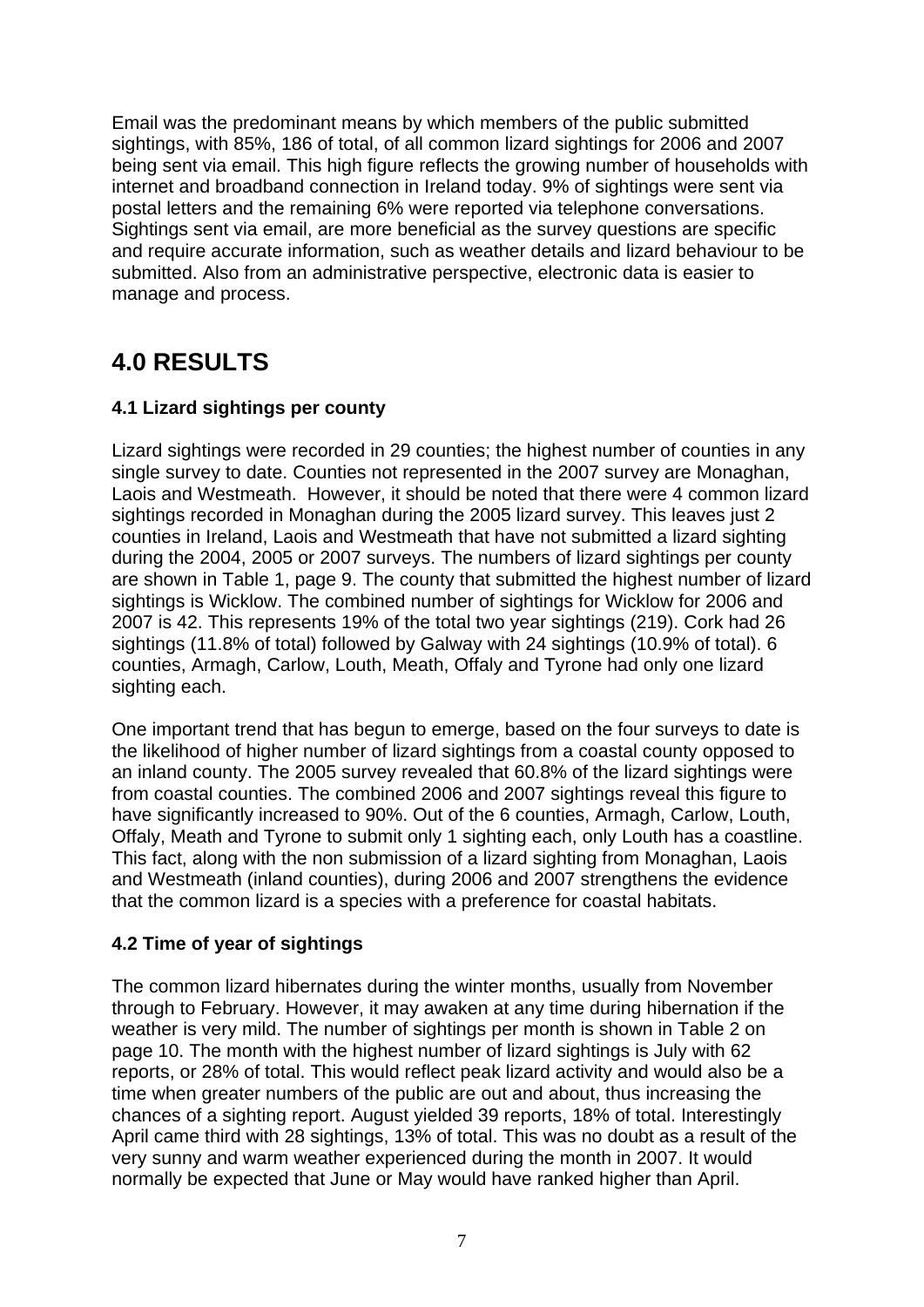The earliest sighting received was from the  $19<sup>th</sup>$  January 2007 where a homeowner found a lizard in his sitting room in Co. Tipperary. The latest record was on the  $25<sup>th</sup>$ October 2007 from Co. Donegal where the respondent came across a lizard behind some vegetation in his garden. Lizards are frequently seen in this garden basking on a stone wall.



 *A common lizard sighted along a boardwalk at Glendalough, Co. Wicklow*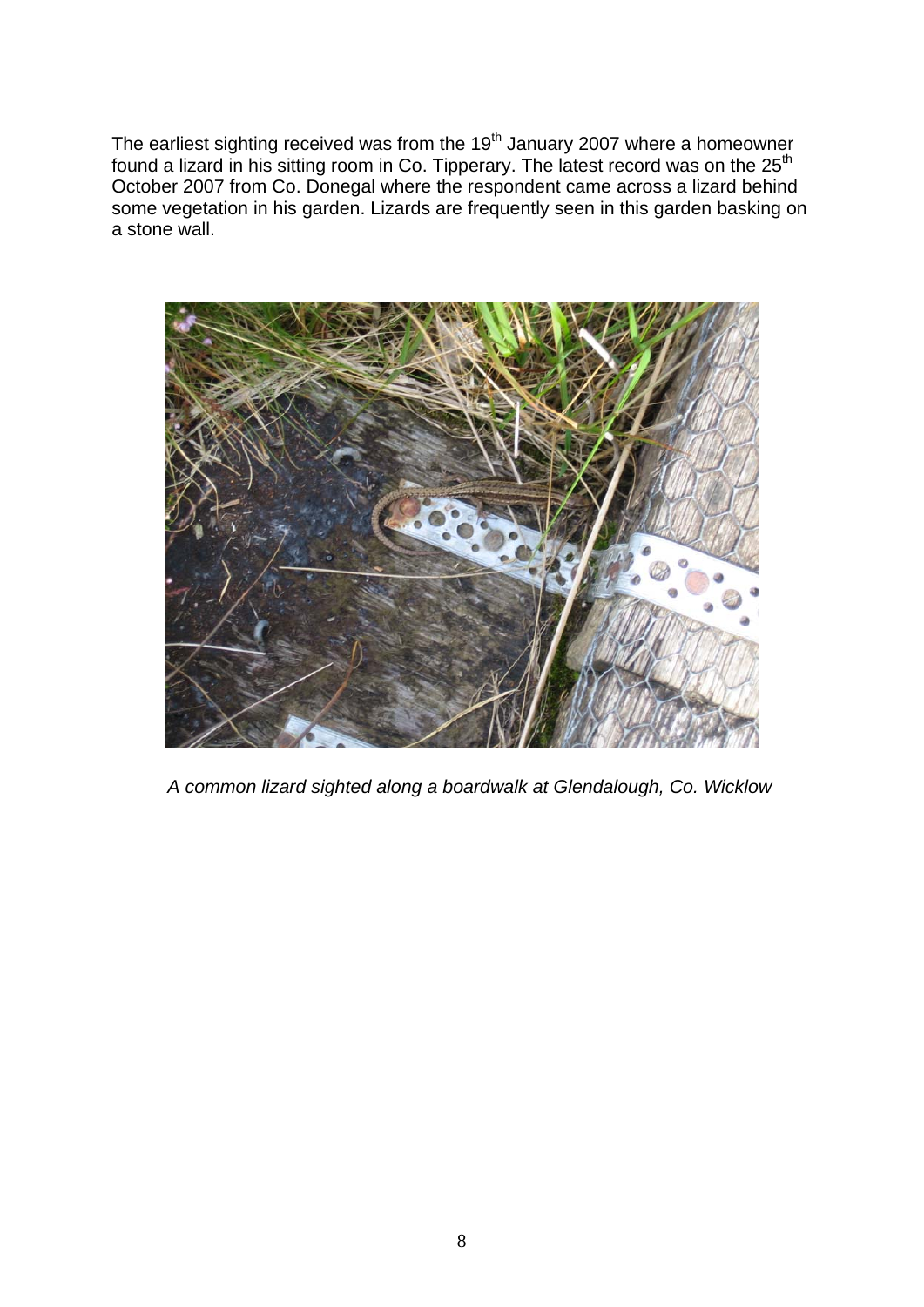

## **Table 1. Lizard Sightings by County**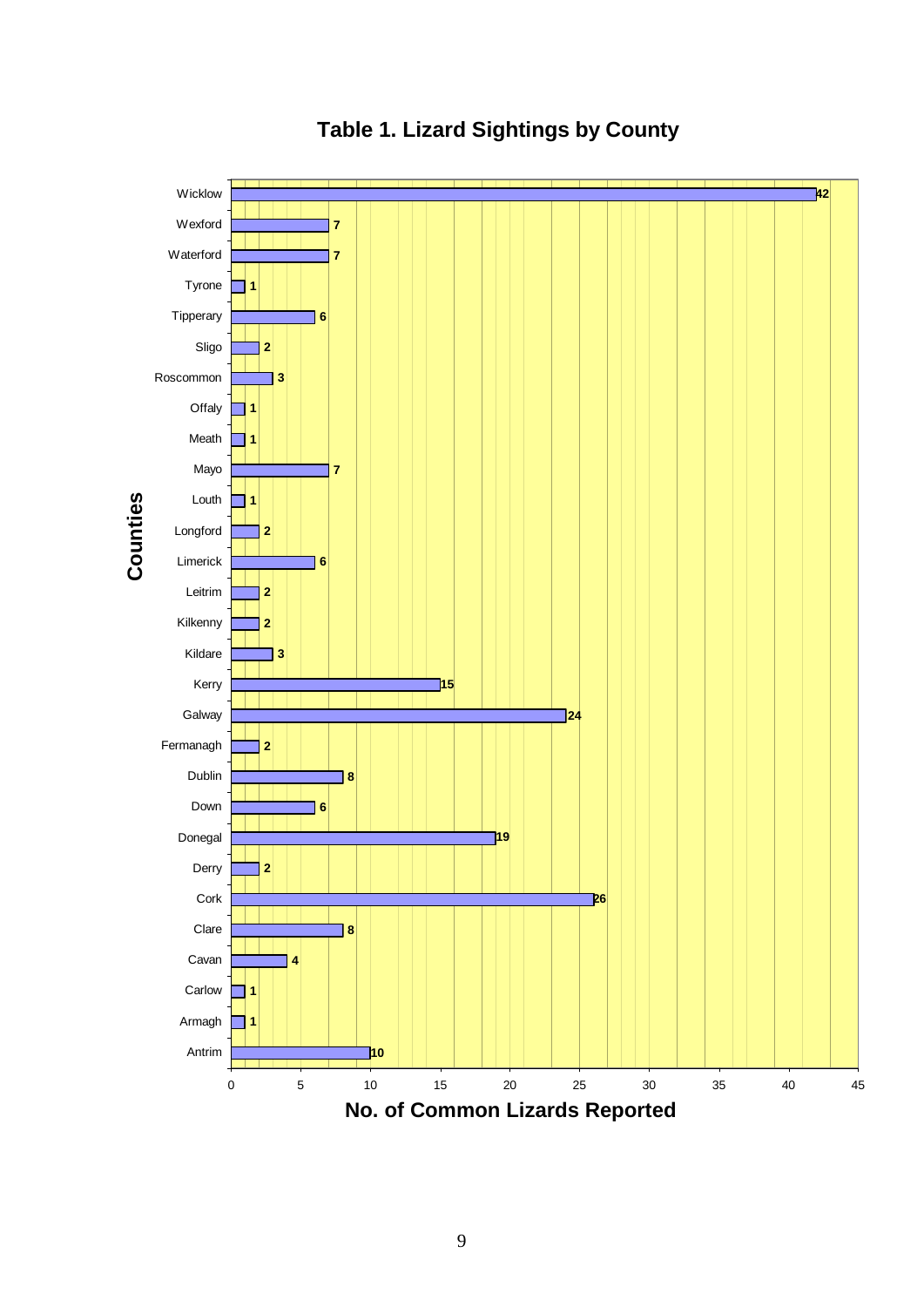

**Table 2. Time of Year of Lizard Sightings**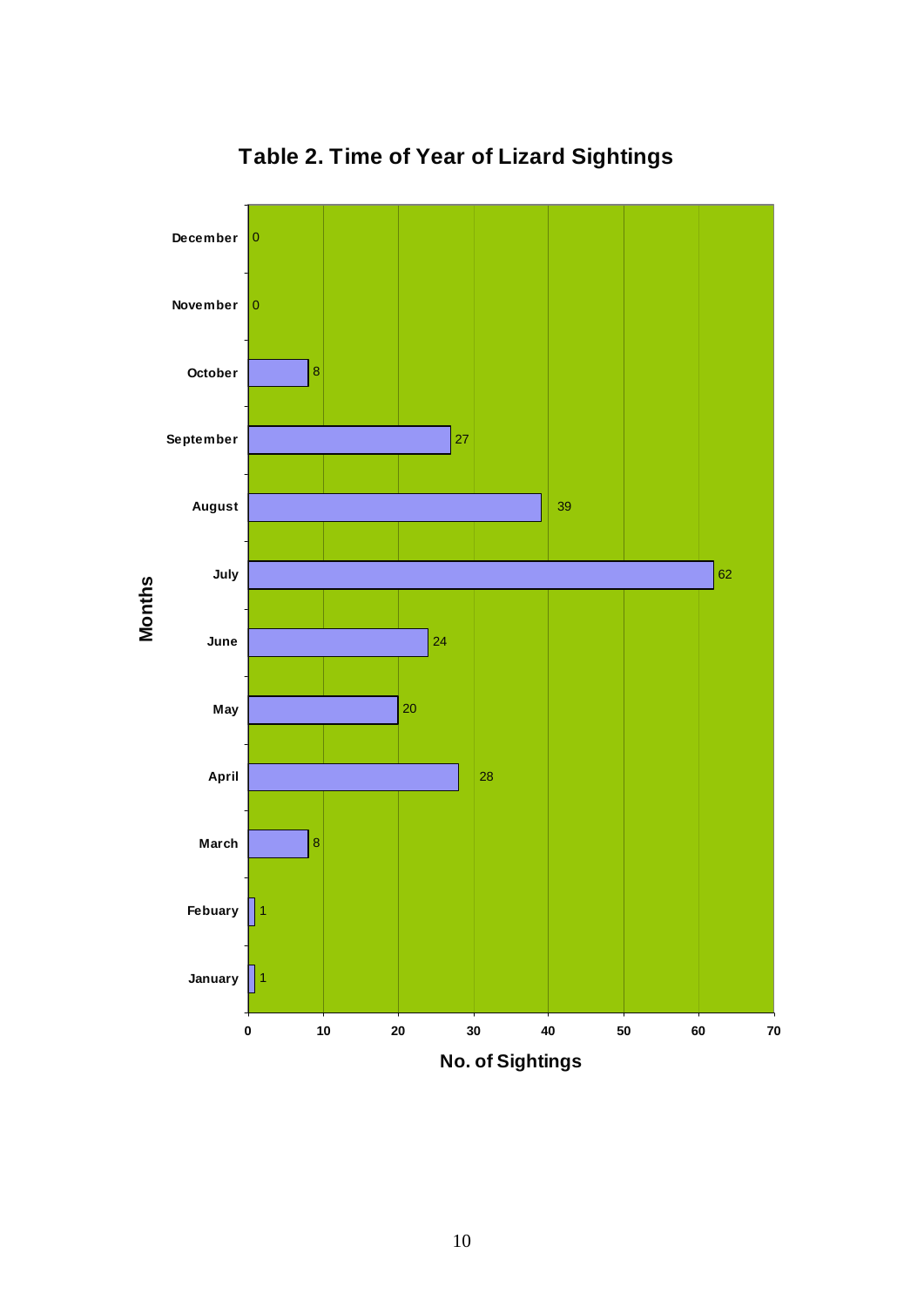#### **4.3 Habitat types of common lizards**

There were a total of 12 different habitat types from which common lizards were recorded, from sightings received in 2006 and 2007. Out of the 219 sightings for both these years, 11 sightings did not specify the habitat type. This represents 5% of the total number of submitted sightings. Where sightings did not include habitat details, efforts were made to contact the members of the public who made the sightings to clarify such details. This proved successful in some cases and helped to ensure a "not given" response of 5%, which is an acceptable figure; given the fact the survey is a public participation one. The twelve habitat types and corresponding lizard sightings are shown in Table 3, page 11.

The most striking result regarding habitats is the high level of reports from rural gardens, 38 or 17% of total. Of great benefit was the additional habitat description that accompanied reports from rural gardens i.e. the surrounding habitat was mentioned and described. The most common surrounding habitat was bogland. Many people mentioned the fact that the lizards were spotted basking on stone walls, patios and rockeries. This signifies the adaptation of lizards to artificial anthropogenic surfaces to aid basking. A well planted garden with adequate vegetation cover and open areas with stone/ornamental features would no doubt offer a suitable habitat for a lizard

The high incidence of lizards reported from gardens may represent an "overspill" effect. Perhaps population levels reached an unsustainable level in adjacent habitats and the lizards sought out new territories? Out of the 13 sightings classified as urban, 8 were from urban gardens; the remaining 5 were from roads and car parks in an urban environment. When combined with the sightings classified as "inside/immediately adjacent to a dwelling/building", 20 in total and the urban garden figure of 8, the total of lizards sighted in very close proximity to humans rises to 66. This represents a total of 30%.

The 2005 survey also produced a high figure for rural gardens of 17% and when combined with the figure for sightings from inside a house this rose to 24%. Perhaps this high level of sightings from gardens is as a result of natural habitats coming under pressure and forcing lizards to adapt to living in close proximity to humans or maybe it is not a new phenomenon. As a result of our campaign and publicity, perhaps people realised the importance of their sightings and contacted us as some respondents did mention that they saw lizards frequently in their gardens over a number of years.

Boglands returned a total of 33 sightings, 15% of total. The term bogland is an umbrella term that describes the three major bog types found in Ireland, Atlantic blanket bog, Mountain blanket bog and raised bog. Despite past and ongoing exploitation of boglands, for peat, these areas are still a very important habitat for the common lizard due to the large abundance of insect life that inhabit these areas, the presence of vegetation cover such as bracken and heather and the opportunities for basking afforded by rocky outcrops.

Grasslands as a habitat were reported in 32 sightings, 14% of total. The term grassland is again an umbrella term used to describe various grasslands such as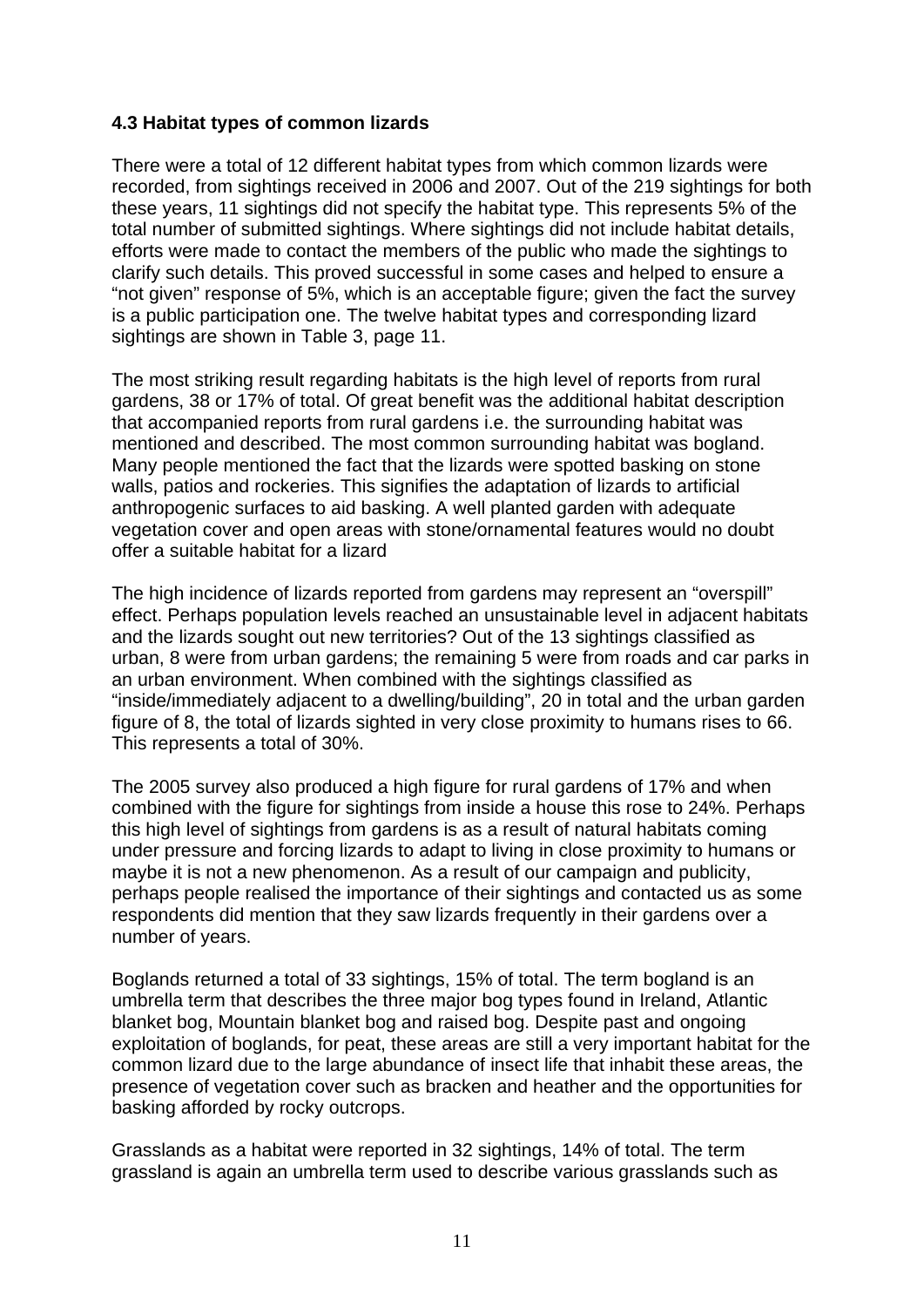meadows, unimproved farmland, roadside verges and parklands. One striking fact is that agricultural land such as pastures and crop fields returned only 4 sightings, approximately 2%.This would indicate that perhaps modern farming practices have a negative impact on the common lizard's requirements such as overuse of pesticides on crops and removal of stone walls that allow basking.

Coastal areas also provided high numbers of sightings. The coastal habitats were described as sand dunes/sandy beach and rocky/sea cliffs. The combined number of sightings for both habitats is 35, 16% of total. Mountainous habitat was reported in 15 sightings, 7% of total. Some very interesting reports were received of lizards being sighted at or near the top of mountains, some over 700 metres in height. This fact demonstrates how adaptable to the Irish climate the common lizard is.

The remaining sightings were divided between a range of other habitats. Of significance is that many of the respondents to the survey mentioned the fact that rocky outcrops or stones were present. These rocks and stone surfaces would provide a suitable location for basking.

| <b>Habitat Type</b>                      | <b>No. of Lizards</b> |
|------------------------------------------|-----------------------|
| Urban Gardens / Car Parks / Streets      | 13                    |
| <b>Rural Gardens</b>                     | 38                    |
| <b>Agricultural Land</b>                 | 4                     |
| <b>Bogland</b>                           | 33                    |
| Mountainous                              | 15                    |
| Sandy Beaches / Dunes                    | 17                    |
| Rocky Shoreline / Cliffs                 | 18                    |
| Grasslands                               | 32                    |
| Scrublands                               | 7                     |
| Inside / Immediately Adjacent to a House | 20                    |
| Woodland                                 | 4                     |
| <b>Limestone Pavement</b>                | 7                     |
| <b>Not Given</b>                         |                       |
|                                          | Total 219             |

#### *Table 3. Habitat types of the Common Lizard*

#### **4.4 Weather conditions at time of lizard sighting**

The weather conditions described in reports is shown in Table 4, page12. The majority of lizard sightings occurred during periods of good weather with 79 reports describing the weather as sunny and warm, (36% of total). Sunny with occasional cloud cover accounted for 76 or 35% of the reports. It is interesting to note that during April 2007, when there were 25 reports submitted, all the reports described the weather as sunny and warm. According to Met Eireann, April 2007 was the warmest and sunniest since records began at a number of stations. This favourable weather combined with the tendency for people to be out and about resulted in more sightings received for May or June.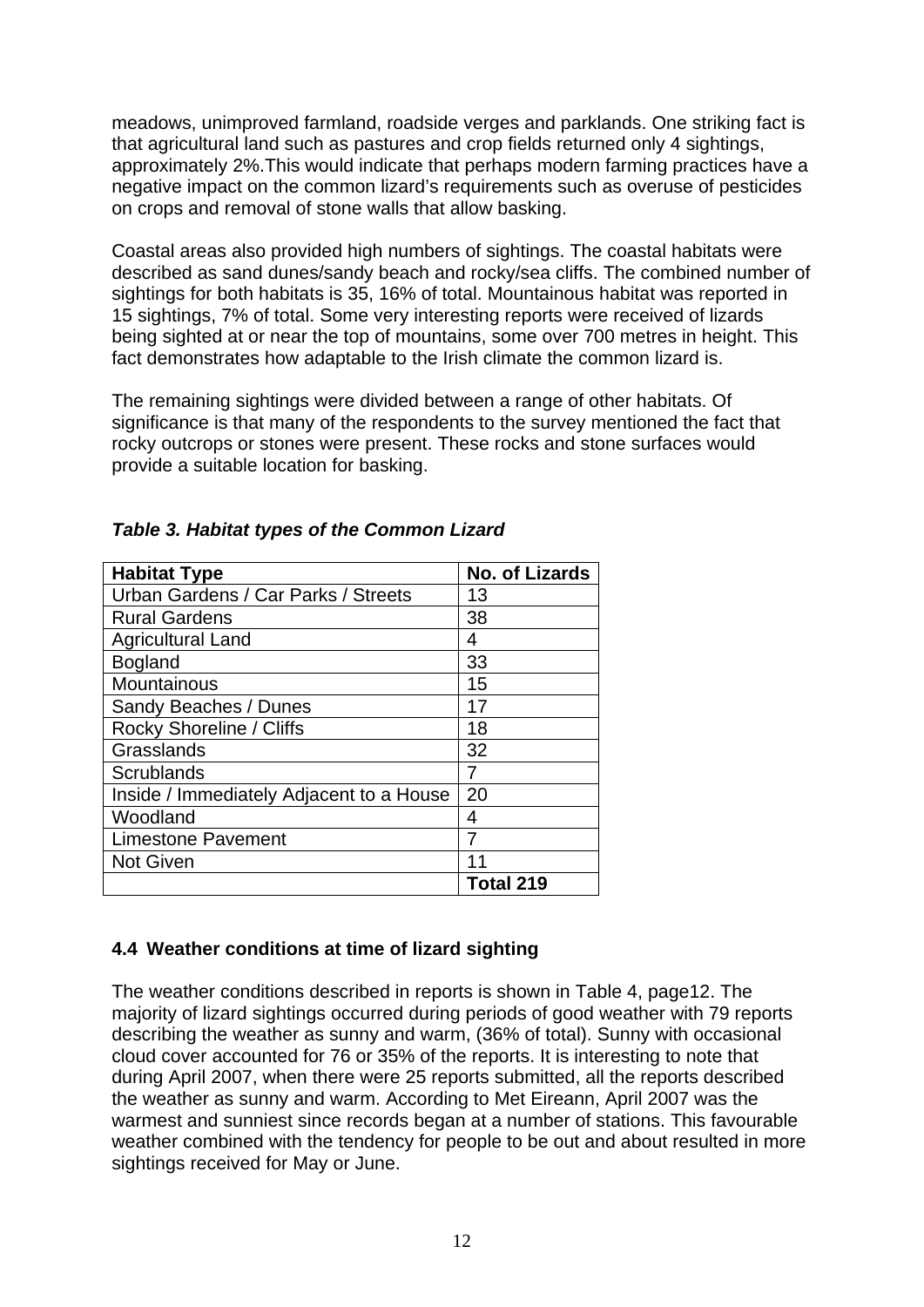The Irish summer of 2007 will be remembered by many as a particularly wet season with what seemed like continuous heavy rain and flash flooding for the entire months of June and July. While the rainfall totals were up to twice the average level, it must be noted that this rain tended to fall in heavy bursts, intercepted with sunny spells. Indeed Met Eireann's figures show that some parts of Ireland recorded above average sunshine for July. Despite concerns that the poor weather would have a negative effect on numbers of sightings received, this fear was not realised.

| <b>Weather conditions</b> | No. of lizards |
|---------------------------|----------------|
| Sunny / Warm              | 79             |
| Sunny spells / Cloudy     | 76             |
| Sunny spells / Showers    | 31             |
| Overcast                  | 17             |
| Damp / Wet                | 5              |
| <b>Not Given</b>          | 11             |
|                           | Total 219      |

*Table 4. Weather Conditions at Time of Lizard Sighting* 

#### **4.5 Time of day of lizard sighting**

The time of day on which the lizard sighting occurred is a useful piece of information as it indicates when lizards are more likely to be observed. Daylight hours were divided into six 3-hour intervals, 6am – 9am, 9am – 12pm, 12pm – 3pm, 3pm – 6pm,  $6pm - 9pm$  and  $9pm - 12$  am.

The 12pm to 3pm provided the most frequent reports with 87 sightings, 40% of total. The next highest number of sightings occurred during the 9am – 12pm interval with 68 reports, 31% of total. The intervals with the lowest number of sightings were both 6am – 9am and 9pm – 12am with only 3 reports each. During the period 11am and 3pm, the air temperatures are generally at their highest, thus affording lizards more opportunities for basking.

| <b>Time of Day of Sighting</b> | No. of lizards |
|--------------------------------|----------------|
| $6am - 9am$                    | 3              |
| $9am - 12pm$                   | 68             |
| $12pm - 3pm$                   | 87             |
| $3pm-6pm$                      | 43             |
| $6$ pm $-9$ pm                 | 15             |
| $9pm - 12$ am                  | 3              |
|                                | Total 219      |
| .<br>.                         | .              |

#### *Table 5. Time of Day of Lizard Sightings*

#### **4.6 Lizard behaviour at time of sighting**

The most prevalent behaviour of common lizards reported in 2006 and 2007 was basking, 156 or 71% of total. This is a time when a lizard is exposed on a surface to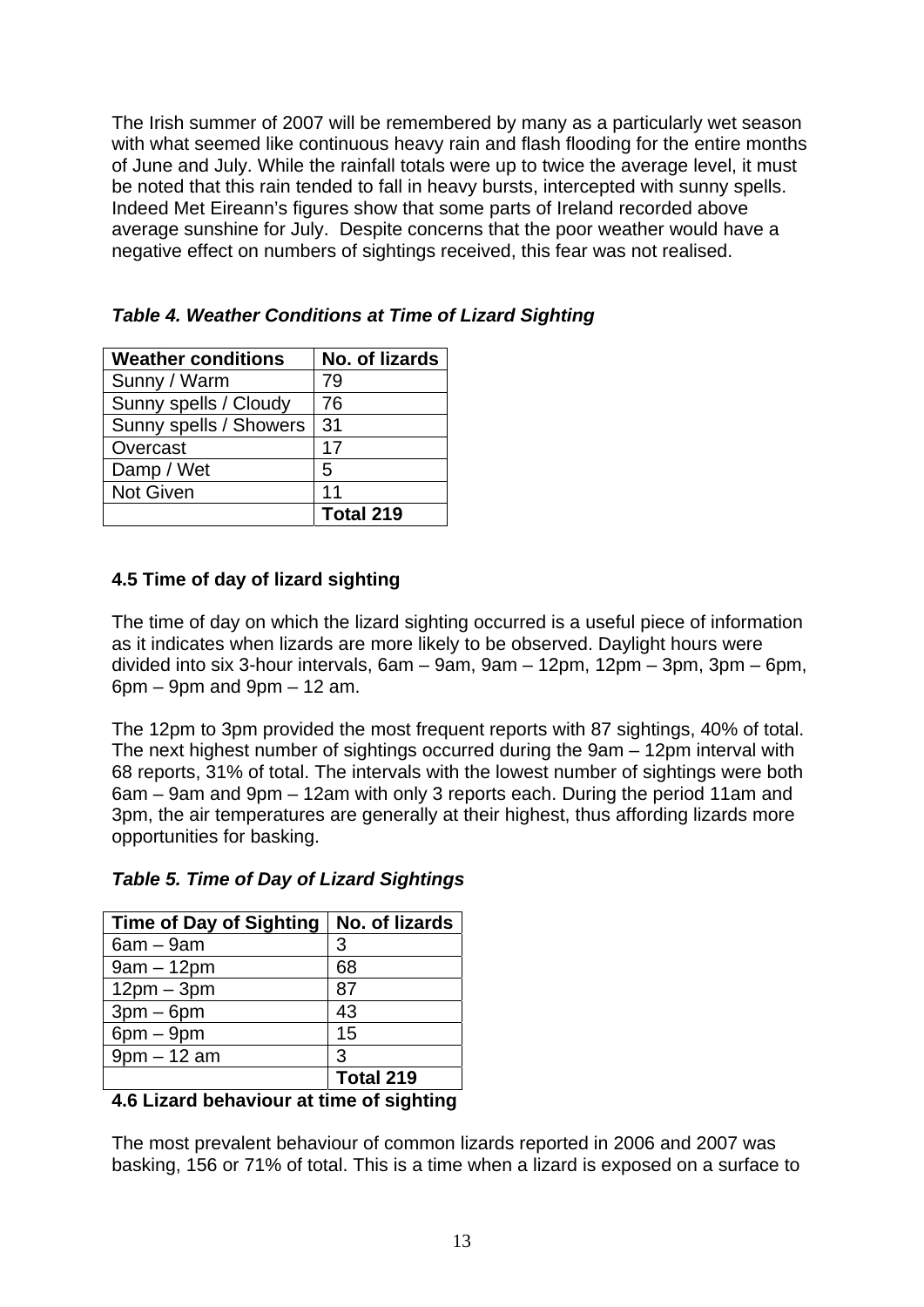maximise exposure to the sun, therefore increasing the opportunities for it to be observed. The problem with behavioural descriptions is what constitutes basking as opposed to resting? Or hunting as opposed to fleeing? To simplify the responses, we are recording the behaviour of the lizard when immediately sighted. An example is where the respondents reported that the lizard fled after they disturbed it while basking. In an example such as this, basking is taken as the behaviour as to flee is the lizard's natural responsive instinct.

The next most reported behaviour of a lizard was remaining still / inactive, 49 or 22% of total. Some of the reports described lizards being found under discarded plastic wrappings or waste tin and that they did not immediately flee. It may be that the lizard feigns death in order to deter would be predators.

The remaining reports described lizard behaviour as "caught by a cat", 7 or 3.1% of total, "dead" 4, or 1.8% of total and "hunting" 3, 1.3% of total. One interesting report received was that a lizard was regularly seen swimming in a garden pond in Co. Wicklow. At first it was dismissed as a case of confusion between a newt and a lizard. However the respondent was adamant it was a lizard and mentioned the fact that they had kept reptiles as pets in the past and so were familiar with lizards. It was decided not to include this sighting in the survey, although common lizards are excellent swimmers. Photographic evidence was requested but was not produced.

#### **4.7 How did respondents hear about the National Lizard Survey 2007?**

The survey was publicised as much as possible through the media, notice boards at various locations in Ireland and word of mouth. The response to the 2007 survey proved excellent and sets a high standard for upcoming surveys. In order to gauge feedback, respondents were asked to note on the survey forms how they learned about the common lizard survey 2007?

The majority of respondents did an internet search themselves and were directed to the Irish Wildlife Trust's webpage.105, or 48% of total respondents heard about the survey in this manner, a figure that reflects the growing usage of the internet in Ireland. The vital role of the media was reflected in the fact that 79 or 36% of total of respondents learned about the survey after reading an article in a magazine or newspaper or heard it mentioned on radio.

This year, all blue flag beaches in Ireland, National Parks and many outdoor tourist attractions were targeted and this resulted in 27, or 12% of total sightings. Word of mouth was cited in the remaining 8 reports.

## **5.0 Discussion**

The overall results from the *Common Lizard Survey 2007* certainly strengthen the suggestions from previous surveys regarding common lizard distribution and habitat preference. It could be suggested that in Ireland in 2007, lizards are more likely to be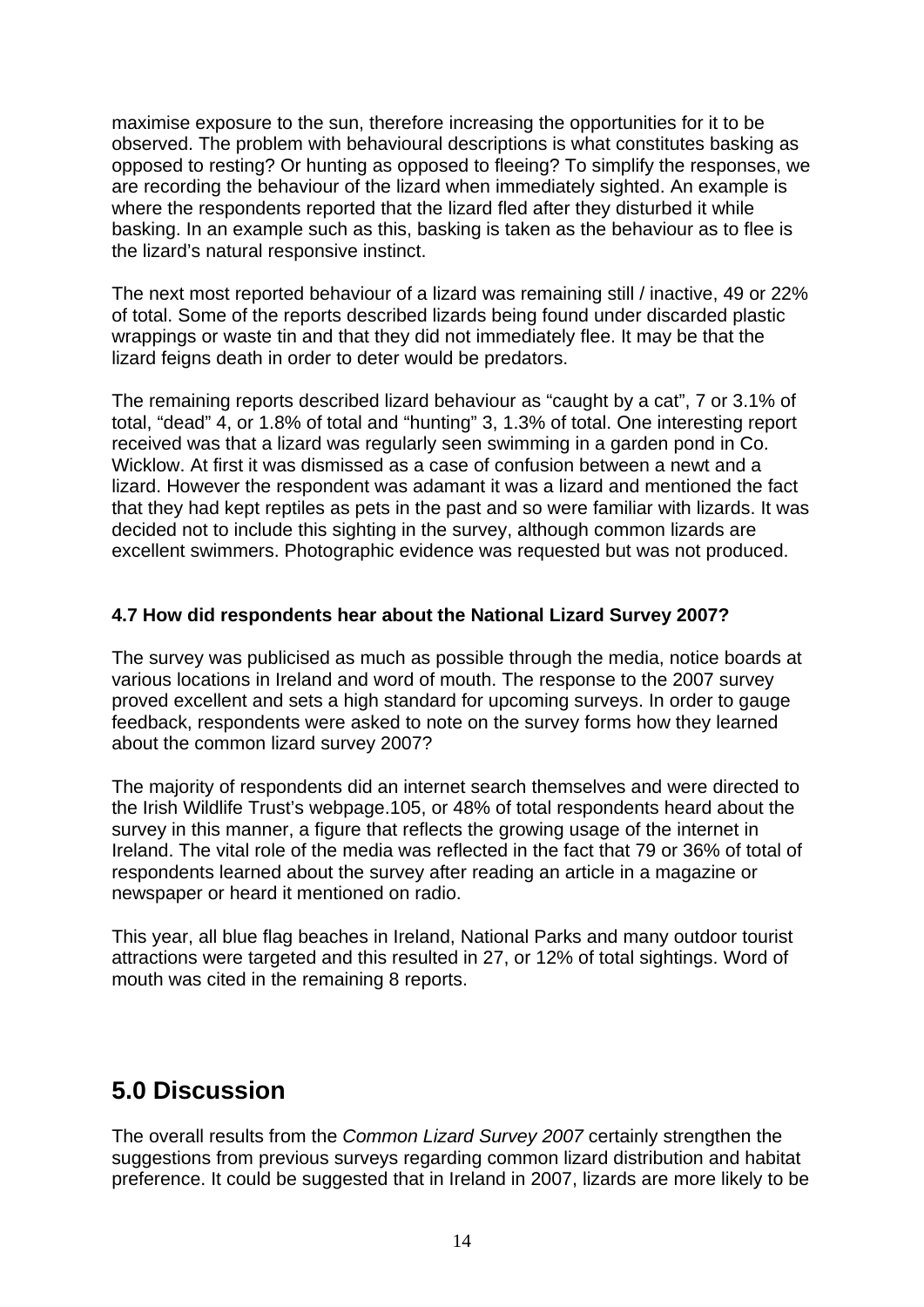seen on bogland, or in a rural garden surrounded by bogland, during warm sunny weather, usually near a coastal location. Such a conclusion is correct if based purely on the facts and figures of the 2007 and previous surveys, without taking the biased nature of public participation surveys into consideration.

Public participation surveys are biased in that the highest number of reports will obviously correlate to areas with higher levels of human activity. An example from the 2007 survey is the 42 lizard sightings from Co. Wicklow. Of the 42 sightings, 16 were from Glendalough and the Wicklow Mountains National Park. It is obvious that these scenic areas attract large numbers of visitors, thus increasing the probability of lizards being observed. However it can be argued that the reason so many lizards are sighted here is the fact that an area like Glendalough offers a diverse range of unspoiled and suitable habitats for lizards and so the higher numbers observed relate to the fact that the area can support higher numbers.

Inland areas of Ireland generate fewer sightings yet it could be argued that volumes of people may not be as great here compared to coastal and mountain areas. The fact that sightings, albeit relatively few, have come from inland areas prove the lizard is found here and if more in depth surveying was carried out in these areas, there is no doubt that the numbers of lizards observed here would rise.

Public participation surveys lack the rigorous scientific application required to reach accurate and conclusive results. However, they prove a very useful tool in identifying areas of Ireland where lizards are likely to be found. Between 1990 and 2007, 732 lizard sightings have been reported. This averages out at about approximately 40 per annum. There is no doubt that many more people have seen a lizard and with our nationwide surveys becoming more frequent, more people will forward sightings to us.

Even allowing for survey bias, it is fairly acceptable at this stage to tentatively suggest that lizards favour bogland and coastal areas of Ireland, particularly along the western seaboard and to a lesser extent Wicklow and Wexford on the east coast. The next stage in learning more about common lizards is to carry out scientific sampling at a number of different locations reflecting different habitats. Such an experiment would require considerable financial and manpower resources but would certainly help to reach a high degree of certainty about the status of the common lizard in Ireland. Public participation surveys also need to be continued into the future and more effort and focus is needed for areas where lizard sightings are low or non existent, such as Counties Laois and Westmeath.

One welcome outcome this year was the significant increase in sightings from Northern Ireland, 22 sightings, 10% of total, were received from all of the six counties. In the last survey of 2005, only Counties Antrim and Tyrone submitted sightings totalling just 11. This year extra effort was put into increasing awareness in Northern Ireland of the IWT'S survey and while the numbers are still low, at least a noticeable increase was achieved.

Approximately 20% of the lizard reports received in 2006 and 2007 were accompanied by a photograph. With more and more people carrying digital cameras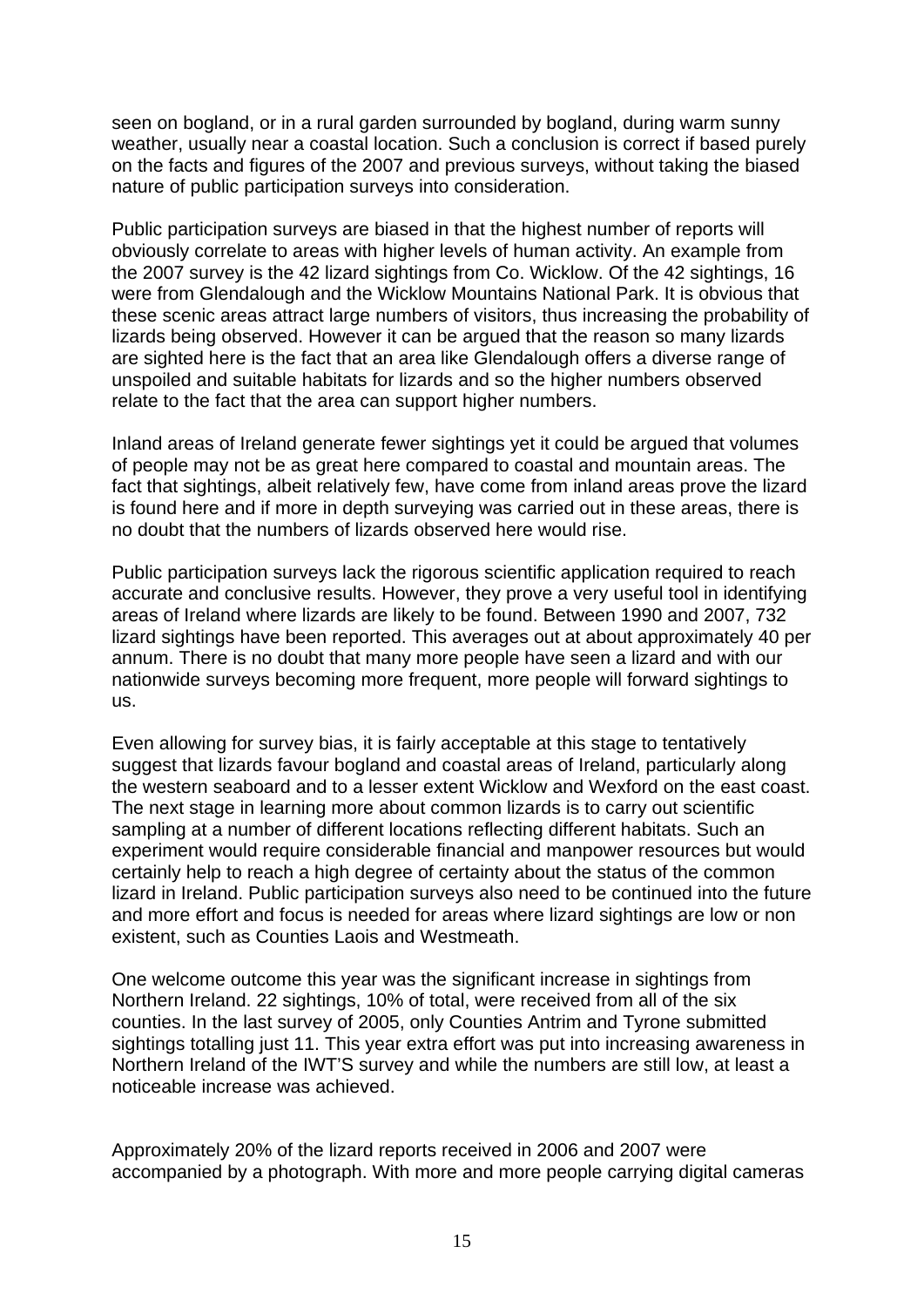and camera phones, the likelihood is that increasing numbers of photographs will be submitted in the future. The photos used throughout this report were all submitted by members of the public in 2007. The photos are all mostly high quality and show the various colouration and patterns found on the common lizard. It has been suggested that lizard's colourations reflect their habitats and indeed photos show that lizards from grassland areas tend to be a greenish / yellow colour where those found in rocky areas tend to be brown/greyish in colour. This variation in colours is one aspect of the lizard's lifestyle worthy of future investigation.

With ever increasing pressure on Irish habitats becoming more evident, greater protection to our native fauna and flora must be afforded. The common lizard, *Lacerta vivipara,* is our only native reptile and should be recognised as a unique and special member of our native fauna. Ireland has a wide ranging though limited biodiversity compared to many other European countries, so the sole native representative of the reptile family should perhaps be given unique protection status under wildlife legislation.

### **6.0 Acknowledgements**

Many thanks to National Parks and Wildlife for generously sponsoring the *Common Lizard Survey 2007.*Thanks to Billy Flynn, IWT, for his help in coordinating the project and also to Barbara Henderson, IWT, for all her support, input and help during the summer of 2007. IWT are extremely grateful to all the members of the public who provided us with such accurate and helpful information and without whom this project would not have been possible.

#### **Author of** *Common Lizard Survey 2007*

Seán Meehan is a recent Applied Environmental Science graduate from UCD. He is from Co. Sligo and has held a deep interest in the flora and fauna of Ireland from an early age. Seán chose to study Applied Environmental Science in UCD as it was taught in the context of an overall Agricultural Science degree.

As part of the degree programme, a period of relevant work experience is required. Seán worked with the Irish Wildlife Trust for three months during 2007, principally on running the day to day work involved with the *Common Lizard Survey 2007* and writing up this report. Seán would like to thank IWT for the excellent work experience opportunity and looks forward to working with them again in the near future.

### **7.0 References**

Arnold, E.N., Burton, J.A. and Ovenden, D.W. (1992). *A field guide to the reptiles and amphibians of Britain and Europe.* Collins. London.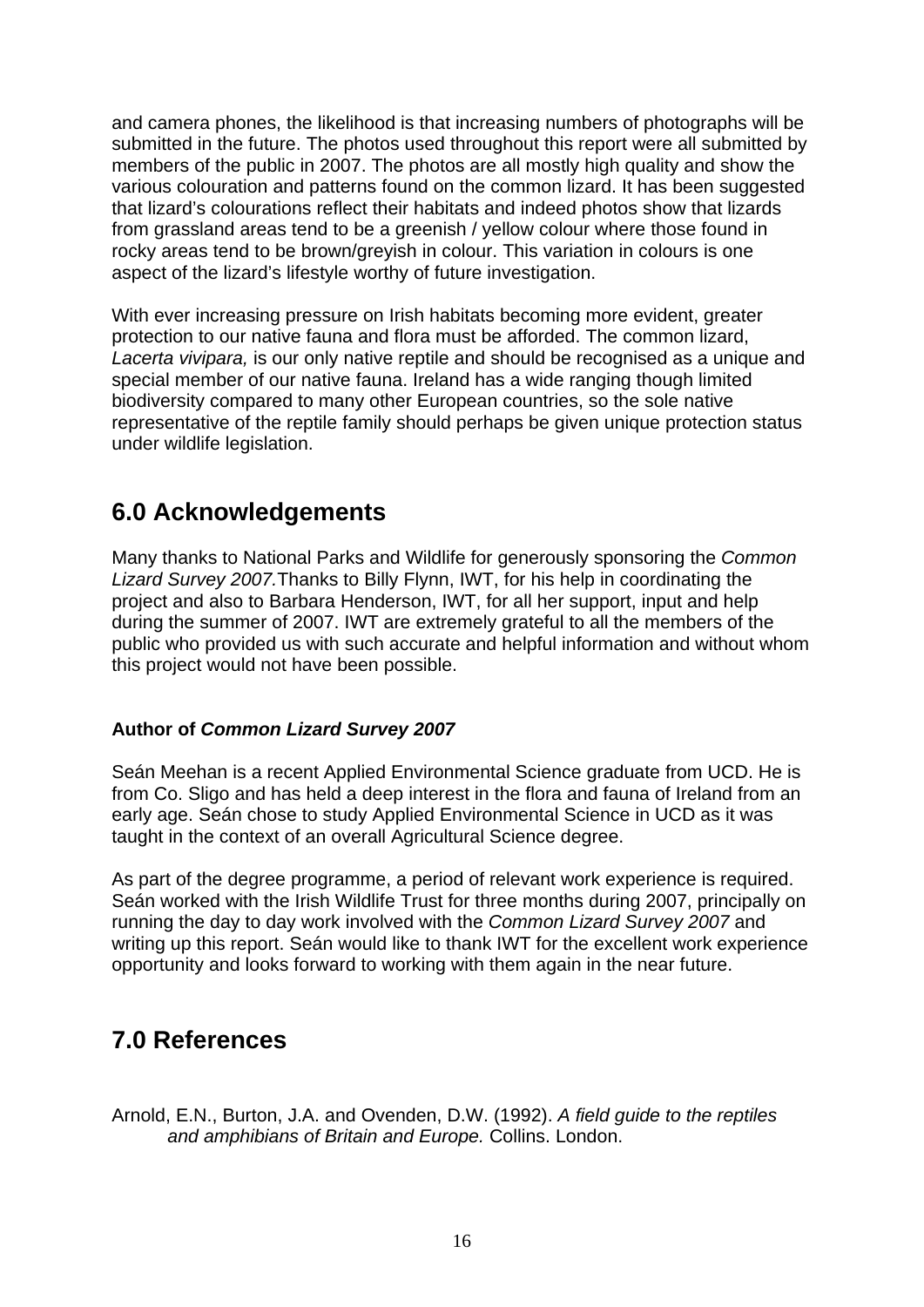- Beebee, T.J.C. and Griffiths, R.A. (2000). *Amphibians and reptiles*. The New Naturalist. Harper Collins, London.
- Marnell, F. (2002). The distribution and habitat of the common lizard, Lacerta vivipara Jacquin, in Ireland. Bull. Ir. Biogeog. Soc. No. **26:**75 – 81
- McGuire, C. and Marnell, F. (2000). The present status of the slow-worm Anguis fragilis L. in Ireland. Bull. Ir. Biogeog. Soc. **24:** 69-74
- Ni Lamhna, E. (1979) (ed.) *Provisional distribution atlas of amphibians, reptiles and mammals in Ireland*. Second Edition. An Foras Forbartha, Dublin.

Monthly Weather Bulletin, *Issues* **252, 254, 255**. (2007). Met Eireann. Dublin.

Taylor, R.H. (1948). Distribution of reptiles and amphibians in the British Isles. Br. J. Herp. **1:** 1-38.

Taylor, R.H. (1963). The distribution of amphibians and reptiles in England and Wales, Scotland and Ireland and the Channel Isles: a revised survey. Br. J. Herp. **3:** 95-115.

### **8.0 Appendices**

Appendix A – Online Lizard Sighting Form

#### **Online sighting form for:**